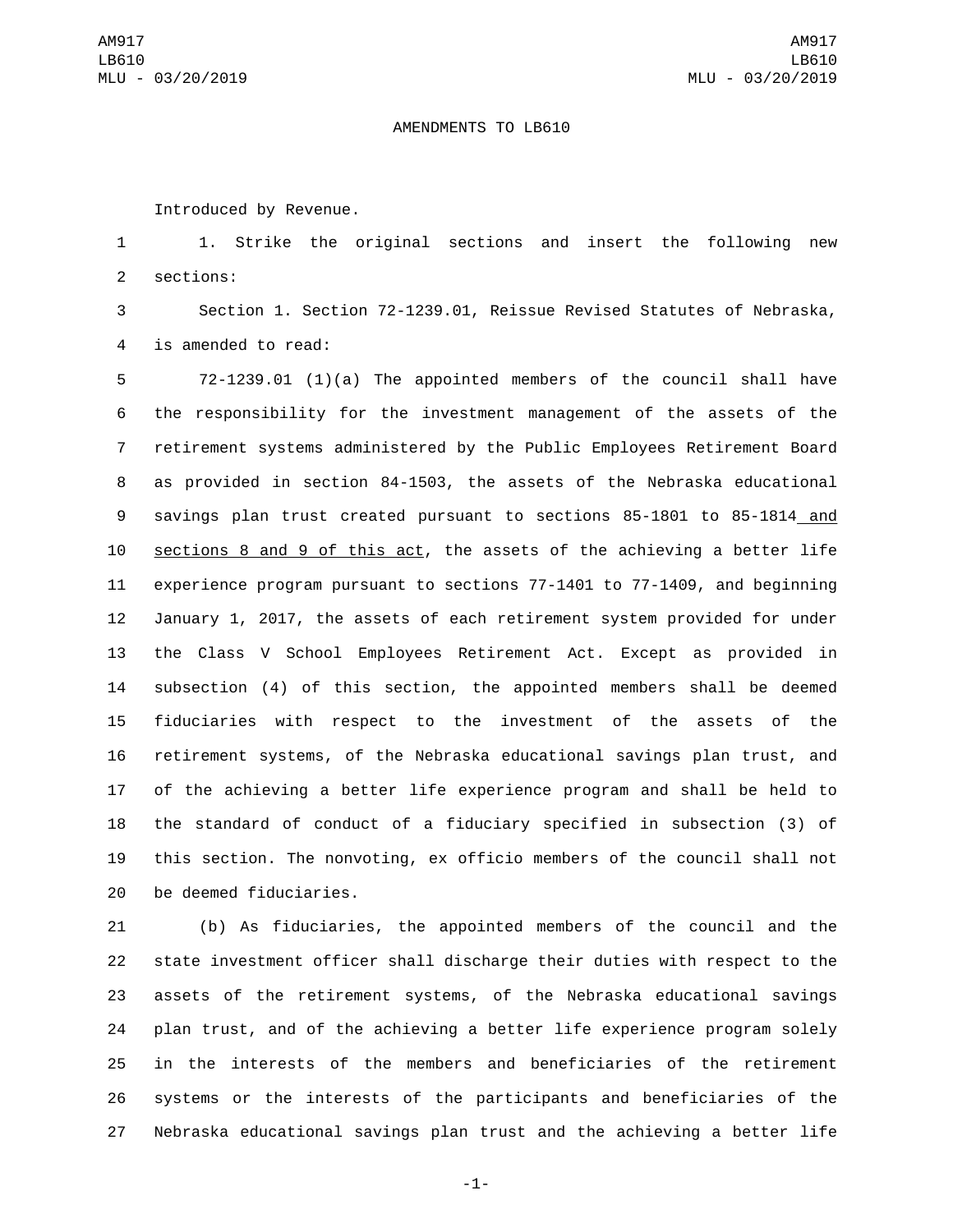experience program, as the case may be, for the exclusive purposes of providing benefits to members, members' beneficiaries, participants, and participants' beneficiaries and defraying reasonable expenses incurred within the limitations and according to the powers, duties, and purposes 5 prescribed by law.

 (2)(a) The appointed members of the council shall have the responsibility for the investment management of the assets of state funds. The appointed members shall be deemed fiduciaries with respect to the investment of the assets of state funds and shall be held to the standard of conduct of a fiduciary specified in subsection (3) of this section. The nonvoting, ex officio members of the council shall not be 12 deemed fiduciaries.

 (b) As fiduciaries, the appointed members of the council and the state investment officer shall discharge their duties with respect to the assets of state funds solely in the interests of the citizens of the state within the limitations and according to the powers, duties, and 17 purposes prescribed by law.

 (3) The appointed members of the council shall act with the care, skill, prudence, and diligence under the circumstances then prevailing that a prudent person acting in like capacity and familiar with such matters would use in the conduct of an enterprise of a like character and with like aims by diversifying the investments of the assets of the retirement systems, the Nebraska educational savings plan trust, the achieving a better life experience program, and state funds so as to minimize risk of large losses, unless in light of such circumstances it is clearly prudent not to do so. No assets of the retirement systems, the Nebraska educational savings plan trust, or the achieving a better life experience program shall be invested or reinvested if the sole or primary investment objective is for economic development or social purposes or 30 objectives.

(4) Neither the appointed members of the council nor the state

-2-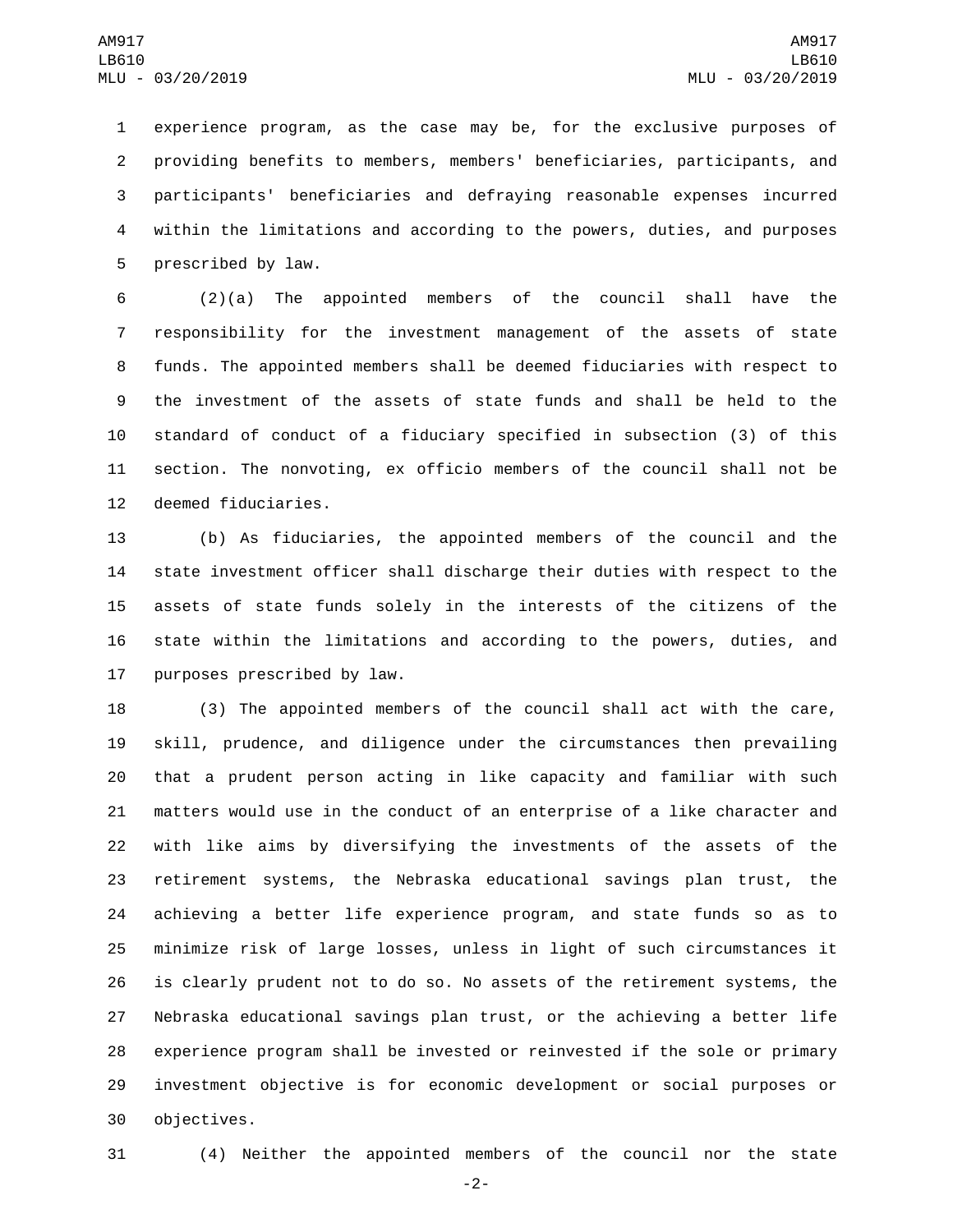investment officer shall be deemed fiduciaries with respect to investments of the assets of a retirement system provided for under the Class V School Employees Retirement Act made by or on behalf of the board of education as defined in section 79-978 or the board of trustees provided for in section 79-980. Neither the council nor any member thereof nor the state investment officer shall be liable for the action or inaction of the board of education or the board of trustees with respect to the investment of the assets of a retirement system provided for under the Class V School Employees Retirement Act, the consequences of any such action or inaction of the board of education or the board of trustees, and any claims, suits, losses, damages, fees, and costs related to such action or inaction or consequences thereof.

 Sec. 2. Section 77-2716, Reissue Revised Statutes of Nebraska, is 14 amended to read:

 77-2716 (1) The following adjustments to federal adjusted gross income or, for corporations and fiduciaries, federal taxable income shall 17 be made for interest or dividends received:

 (a)(i) There shall be subtracted interest or dividends received by the owner of obligations of the United States and its territories and possessions or of any authority, commission, or instrumentality of the United States to the extent includable in gross income for federal income tax purposes but exempt from state income taxes under the laws of the 23 United States; and

 (ii) There shall be subtracted interest received by the owner of obligations of the State of Nebraska or its political subdivisions or authorities which are Build America Bonds to the extent includable in 27 gross income for federal income tax purposes;

 (b) There shall be subtracted that portion of the total dividends and other income received from a regulated investment company which is attributable to obligations described in subdivision (a) of this subsection as reported to the recipient by the regulated investment

-3-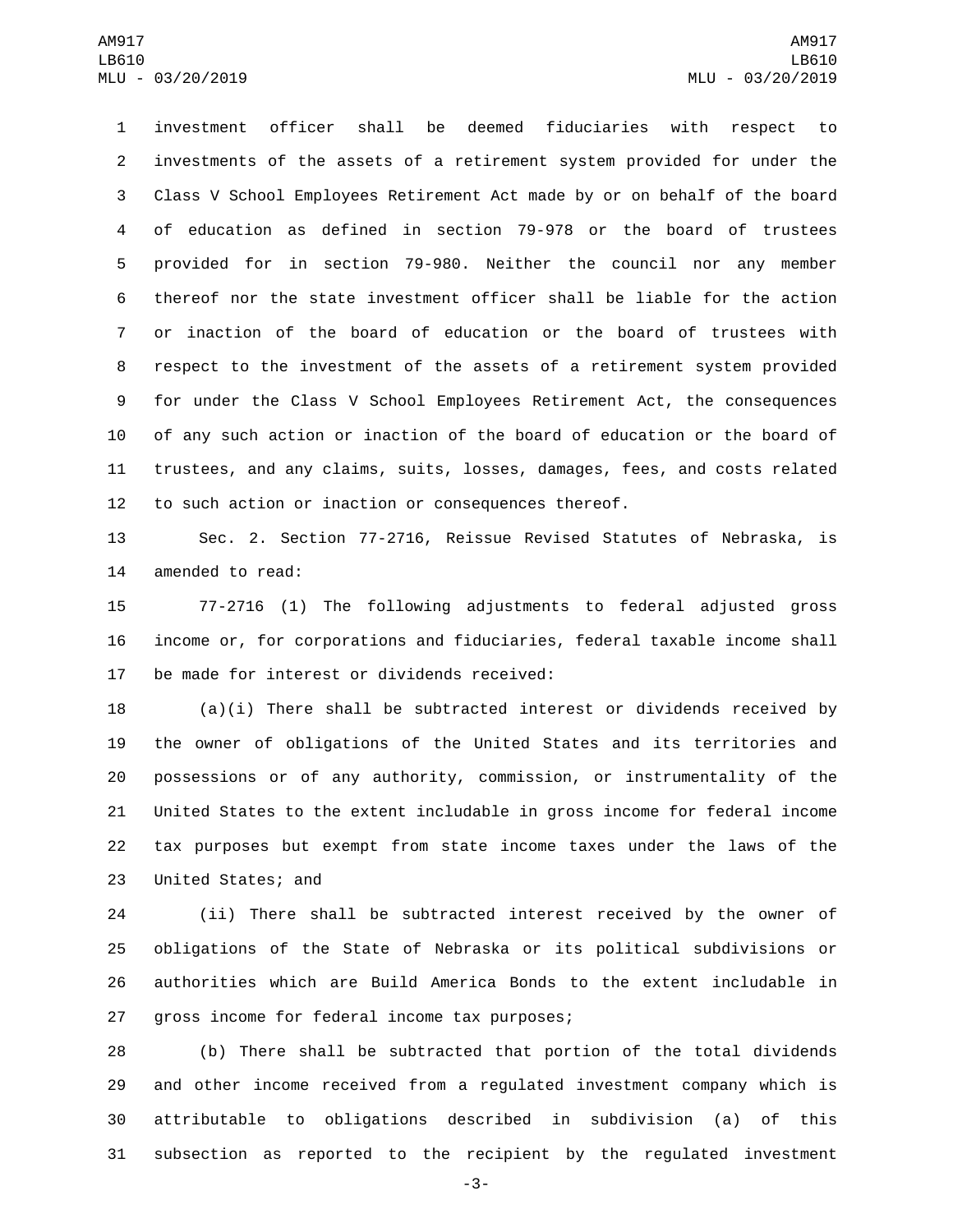1 company;

 (c) There shall be added interest or dividends received by the owner of obligations of the District of Columbia, other states of the United States, or their political subdivisions, authorities, commissions, or instrumentalities to the extent excluded in the computation of gross income for federal income tax purposes except that such interest or dividends shall not be added if received by a corporation which is a 8 regulated investment company;

 (d) There shall be added that portion of the total dividends and other income received from a regulated investment company which is attributable to obligations described in subdivision (c) of this subsection and excluded for federal income tax purposes as reported to the recipient by the regulated investment company; and

 (e)(i) Any amount subtracted under this subsection shall be reduced by any interest on indebtedness incurred to carry the obligations or securities described in this subsection or the investment in the regulated investment company and by any expenses incurred in the production of interest or dividend income described in this subsection to the extent that such expenses, including amortizable bond premiums, are 20 deductible in determining federal taxable income.

 (ii) Any amount added under this subsection shall be reduced by any expenses incurred in the production of such income to the extent disallowed in the computation of federal taxable income.

 (2) There shall be allowed a net operating loss derived from or connected with Nebraska sources computed under rules and regulations adopted and promulgated by the Tax Commissioner consistent, to the extent possible under the Nebraska Revenue Act of 1967, with the laws of the United States. For a resident individual, estate, or trust, the net operating loss computed on the federal income tax return shall be adjusted by the modifications contained in this section. For a nonresident individual, estate, or trust or for a partial-year resident

-4-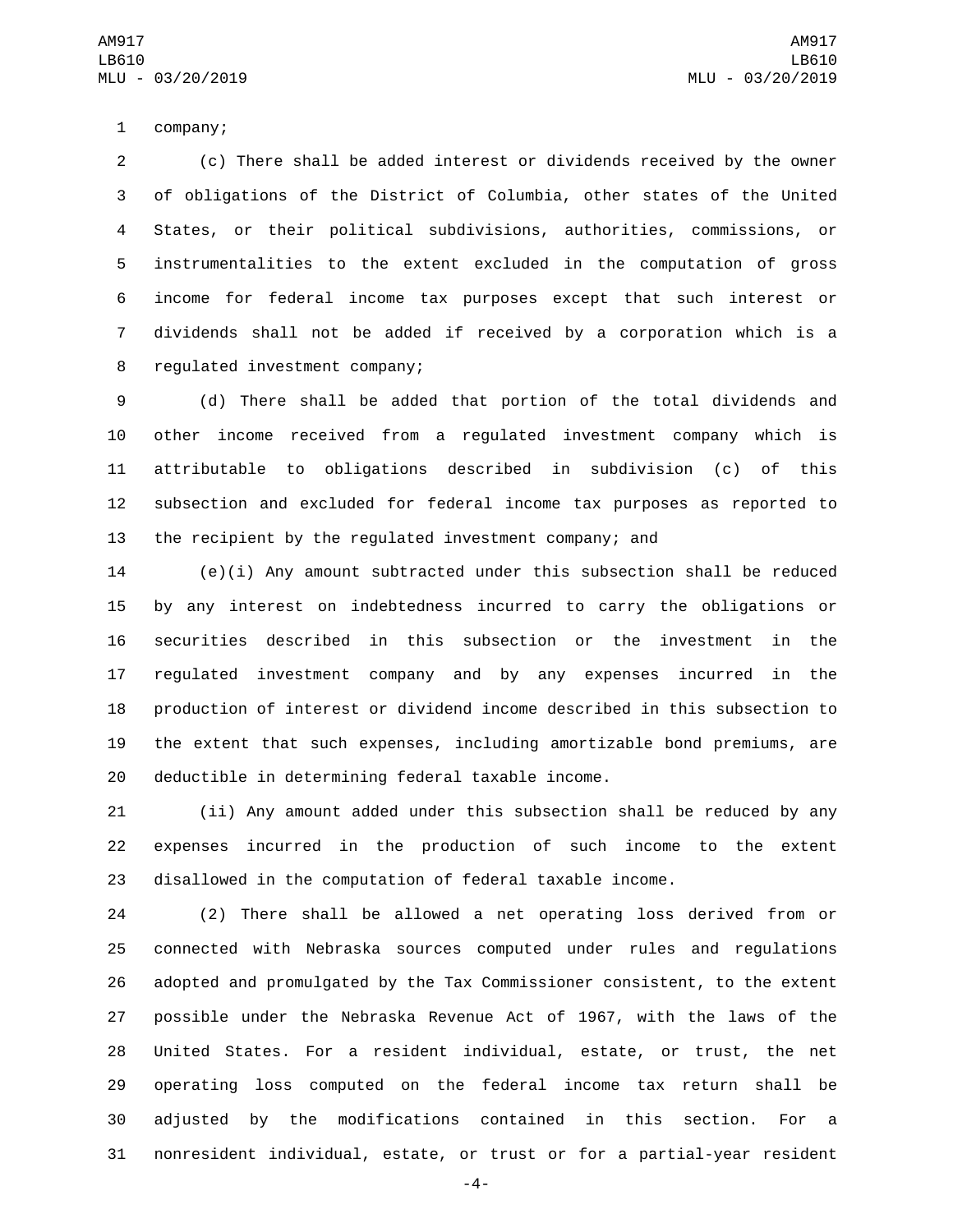individual, the net operating loss computed on the federal return shall be adjusted by the modifications contained in this section and any carryovers or carrybacks shall be limited to the portion of the loss derived from or connected with Nebraska sources.4

 (3) There shall be subtracted from federal adjusted gross income for all taxable years beginning on or after January 1, 1987, the amount of any state income tax refund to the extent such refund was deducted under the Internal Revenue Code, was not allowed in the computation of the tax due under the Nebraska Revenue Act of 1967, and is included in federal 10 adjusted gross income.

 (4) Federal adjusted gross income, or, for a fiduciary, federal taxable income shall be modified to exclude the portion of the income or loss received from a small business corporation with an election in effect under subchapter S of the Internal Revenue Code or from a limited liability company organized pursuant to the Nebraska Uniform Limited Liability Company Act that is not derived from or connected with Nebraska 17 sources as determined in section 77-2734.01.

 (5) There shall be subtracted from federal adjusted gross income or, for corporations and fiduciaries, federal taxable income dividends received or deemed to be received from corporations which are not subject 21 to the Internal Revenue Code.

 (6) There shall be subtracted from federal taxable income a portion of the income earned by a corporation subject to the Internal Revenue Code of 1986 that is actually taxed by a foreign country or one of its political subdivisions at a rate in excess of the maximum federal tax rate for corporations. The taxpayer may make the computation for each foreign country or for groups of foreign countries. The portion of the taxes that may be deducted shall be computed in the following manner:

 (a) The amount of federal taxable income from operations within a foreign taxing jurisdiction shall be reduced by the amount of taxes actually paid to the foreign jurisdiction that are not deductible solely

-5-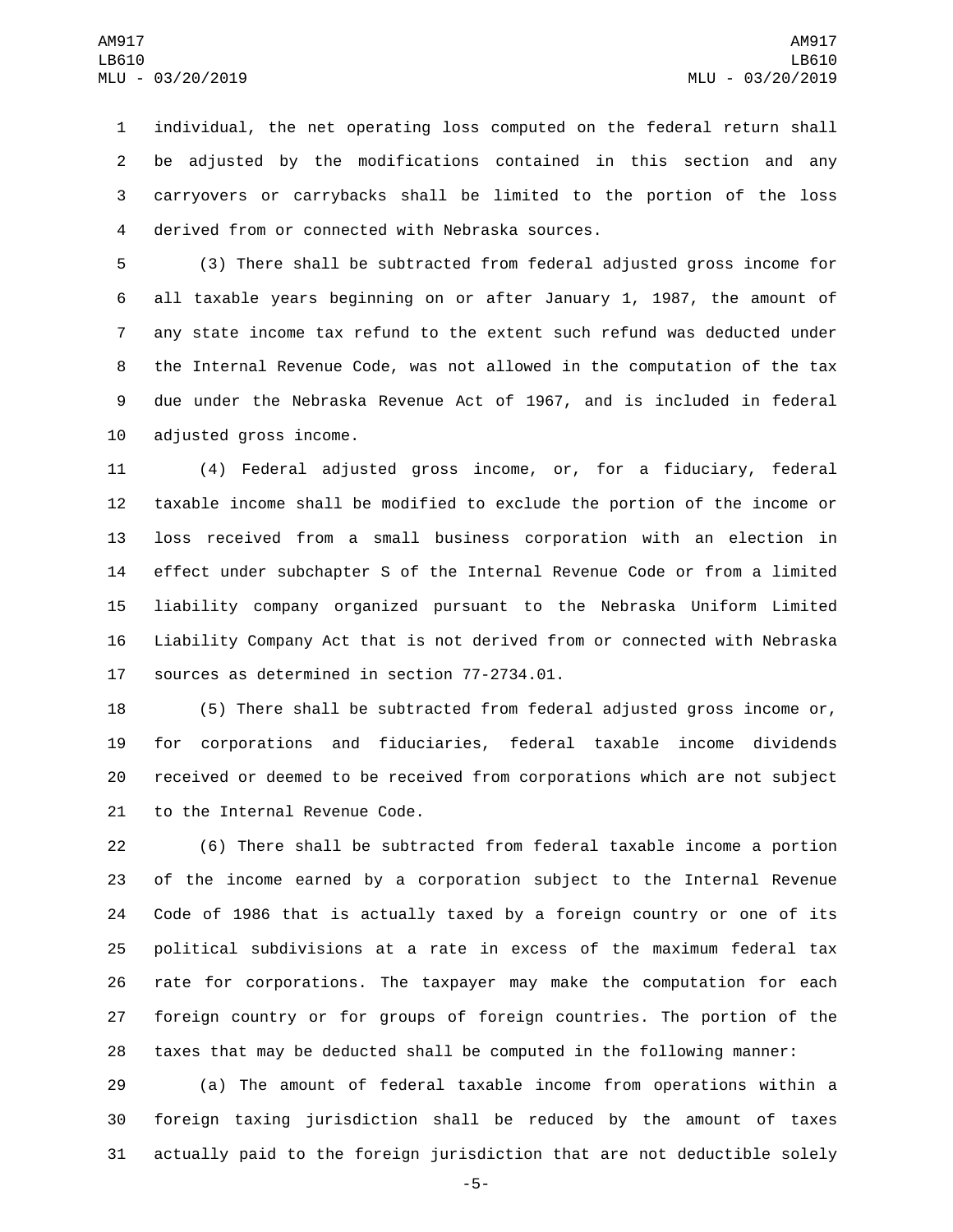because the foreign tax credit was elected on the federal income tax 2 return;

 (b) The amount of after-tax income shall be divided by one minus the maximum tax rate for corporations in the Internal Revenue Code; and

 (c) The result of the calculation in subdivision (b) of this subsection shall be subtracted from the amount of federal taxable income used in subdivision (a) of this subsection. The result of such calculation, if greater than zero, shall be subtracted from federal 9 taxable income.

 (7) Federal adjusted gross income shall be modified to exclude any amount repaid by the taxpayer for which a reduction in federal tax is 12 allowed under section  $1341(a)(5)$  of the Internal Revenue Code.

 (8)(a) Federal adjusted gross income or, for corporations and fiduciaries, federal taxable income shall be reduced, to the extent included, by income from interest, earnings, and state contributions received from the Nebraska educational savings plan trust created in sections 85-1801 to 85-1814 and sections 8 and 9 of this act and any account established under the achieving a better life experience program 19 as provided in sections  $77-1401$  to  $77-1409$ .

 (b) Federal adjusted gross income or, for corporations and fiduciaries, federal taxable income shall be reduced by any contributions as a participant in the Nebraska educational savings plan trust or contributions to an account established under the achieving a better life experience program made for the benefit of a beneficiary as provided in sections 77-1401 to 77-1409, to the extent not deducted for federal income tax purposes, but not to exceed five thousand dollars per married filing separate return or ten thousand dollars for any other return. With respect to a qualified rollover within the meaning of section 529 of the Internal Revenue Code from another state's plan, any interest, earnings, and state contributions received from the other state's educational savings plan which is qualified under section 529 of the code shall

-6-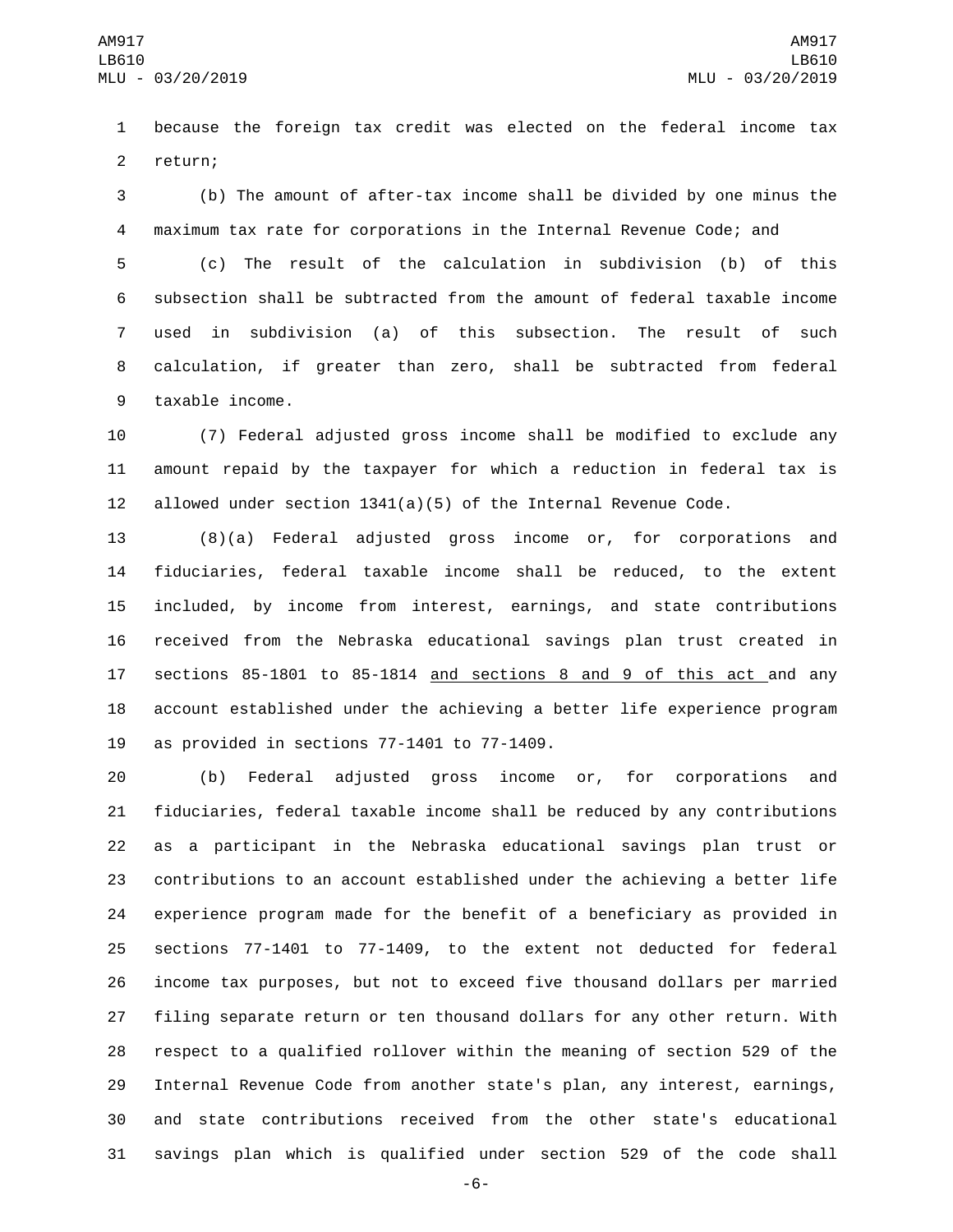qualify for the reduction provided in this subdivision. For contributions by a custodian of a custodial account including rollovers from another custodial account, the reduction shall only apply to funds added to the 4 custodial account after January 1, 2014.

 (c) Federal adjusted gross income or, for corporations and fiduciaries, federal taxable income shall be increased by:

 (i) The amount resulting from the cancellation of a participation agreement refunded to the taxpayer as a participant in the Nebraska educational savings plan trust to the extent previously deducted under 10 subdivision  $(8)(b)$  of this section; and

 (ii) The amount of any withdrawals by the owner of an account established under the achieving a better life experience program as provided in sections 77-1401 to 77-1409 for nonqualified expenses to the extent previously deducted under subdivision (8)(b) of this section.

 (9)(a) For income tax returns filed after September 10, 2001, for taxable years beginning or deemed to begin before January 1, 2006, under the Internal Revenue Code of 1986, as amended, federal adjusted gross income or, for corporations and fiduciaries, federal taxable income shall be increased by eighty-five percent of any amount of any federal bonus depreciation received under the federal Job Creation and Worker Assistance Act of 2002 or the federal Jobs and Growth Tax Act of 2003, under section 168(k) or section 1400L of the Internal Revenue Code of 1986, as amended, for assets placed in service after September 10, 2001, 24 and before December 31, 2005.

 (b) For a partnership, limited liability company, cooperative, including any cooperative exempt from income taxes under section 521 of the Internal Revenue Code of 1986, as amended, limited cooperative association, subchapter S corporation, or joint venture, the increase shall be distributed to the partners, members, shareholders, patrons, or beneficiaries in the same manner as income is distributed for use against 31 their income tax liabilities.

-7-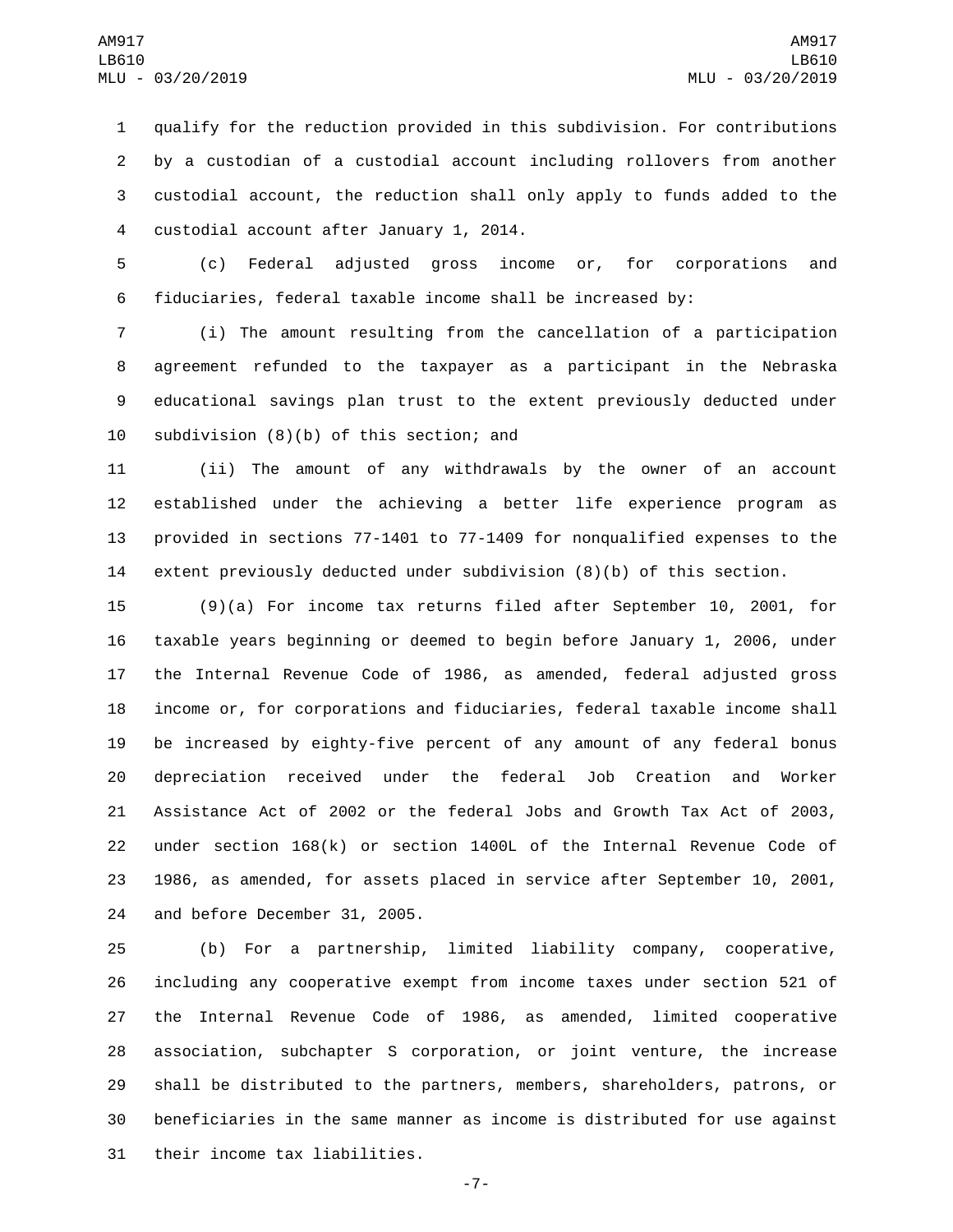(c) For a corporation with a unitary business having activity both inside and outside the state, the increase shall be apportioned to Nebraska in the same manner as income is apportioned to the state by section 77-2734.05.4

 (d) The amount of bonus depreciation added to federal adjusted gross income or, for corporations and fiduciaries, federal taxable income by this subsection shall be subtracted in a later taxable year. Twenty percent of the total amount of bonus depreciation added back by this subsection for tax years beginning or deemed to begin before January 1, 2003, under the Internal Revenue Code of 1986, as amended, may be subtracted in the first taxable year beginning or deemed to begin on or after January 1, 2005, under the Internal Revenue Code of 1986, as amended, and twenty percent in each of the next four following taxable years. Twenty percent of the total amount of bonus depreciation added back by this subsection for tax years beginning or deemed to begin on or after January 1, 2003, may be subtracted in the first taxable year beginning or deemed to begin on or after January 1, 2006, under the Internal Revenue Code of 1986, as amended, and twenty percent in each of 19 the next four following taxable years.

 (10) For taxable years beginning or deemed to begin on or after January 1, 2003, and before January 1, 2006, under the Internal Revenue Code of 1986, as amended, federal adjusted gross income or, for corporations and fiduciaries, federal taxable income shall be increased by the amount of any capital investment that is expensed under section 179 of the Internal Revenue Code of 1986, as amended, that is in excess of twenty-five thousand dollars that is allowed under the federal Jobs and Growth Tax Act of 2003. Twenty percent of the total amount of expensing added back by this subsection for tax years beginning or deemed to begin on or after January 1, 2003, may be subtracted in the first taxable year beginning or deemed to begin on or after January 1, 2006, under the Internal Revenue Code of 1986, as amended, and twenty percent

-8-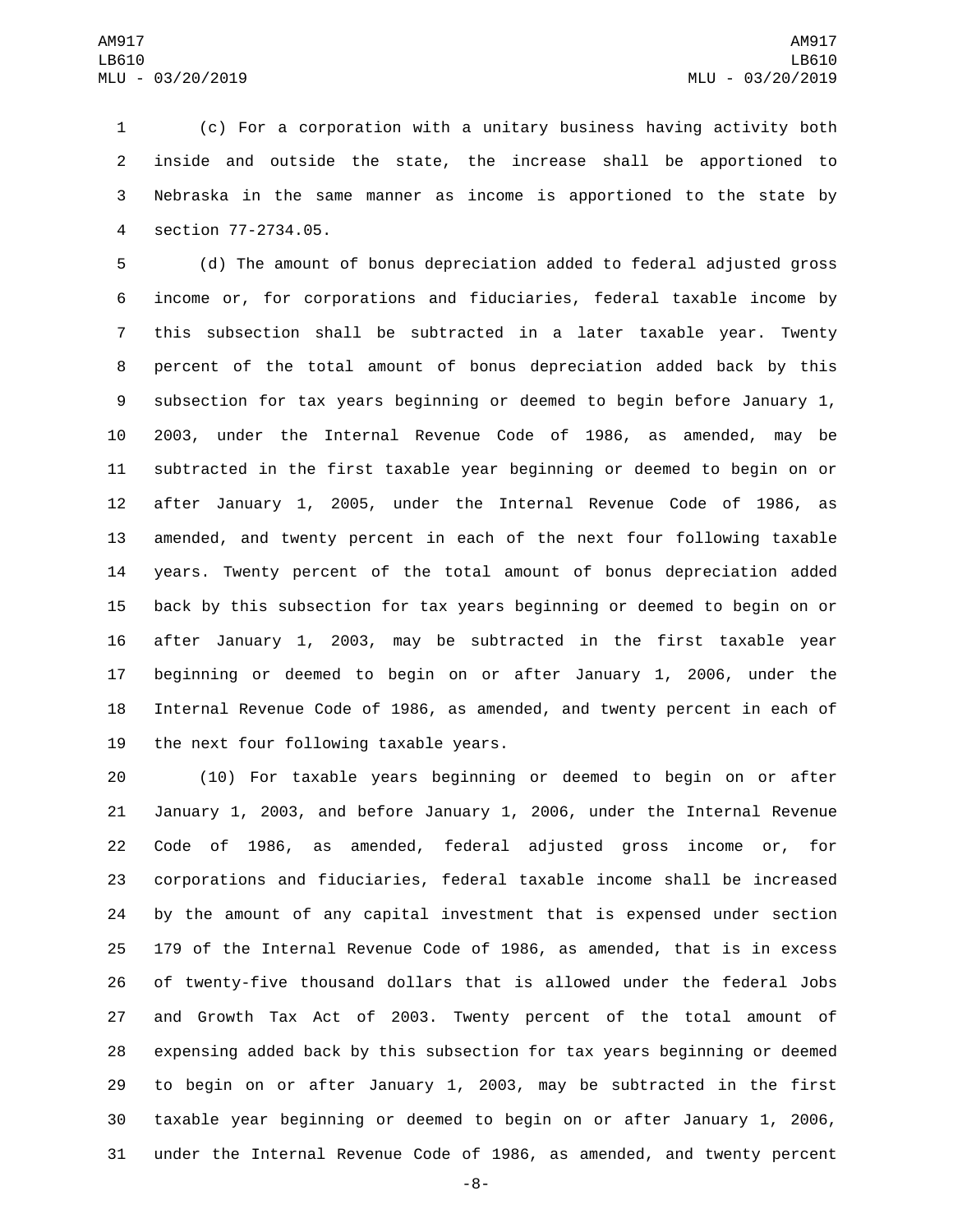1 in each of the next four following tax years.

 (11)(a) For taxable years beginning or deemed to begin before January 1, 2018, under the Internal Revenue Code of 1986, as amended, federal adjusted gross income shall be reduced by contributions, up to two thousand dollars per married filing jointly return or one thousand dollars for any other return, and any investment earnings made as a participant in the Nebraska long-term care savings plan under the Long- Term Care Savings Plan Act, to the extent not deducted for federal income 9 tax purposes.

 (b) For taxable years beginning or deemed to begin before January 1, 2018, under the Internal Revenue Code of 1986, as amended, federal adjusted gross income shall be increased by the withdrawals made as a participant in the Nebraska long-term care savings plan under the act by a person who is not a qualified individual or for any reason other than transfer of funds to a spouse, long-term care expenses, long-term care insurance premiums, or death of the participant, including withdrawals made by reason of cancellation of the participation agreement, to the extent previously deducted as a contribution or as investment earnings.

 (12) There shall be added to federal adjusted gross income for individuals, estates, and trusts any amount taken as a credit for franchise tax paid by a financial institution under sections 77-3801 to 77-3807 as allowed by subsection (5) of section 77-2715.07.

 (13)(a) For taxable years beginning or deemed to begin on or after January 1, 2015, under the Internal Revenue Code of 1986, as amended, federal adjusted gross income shall be reduced by the amount received as benefits under the federal Social Security Act which are included in the 27 federal adjusted gross income if:

 (i) For taxpayers filing a married filing joint return, federal adjusted gross income is fifty-eight thousand dollars or less; or

 (ii) For taxpayers filing any other return, federal adjusted gross 31 income is forty-three thousand dollars or less.

-9-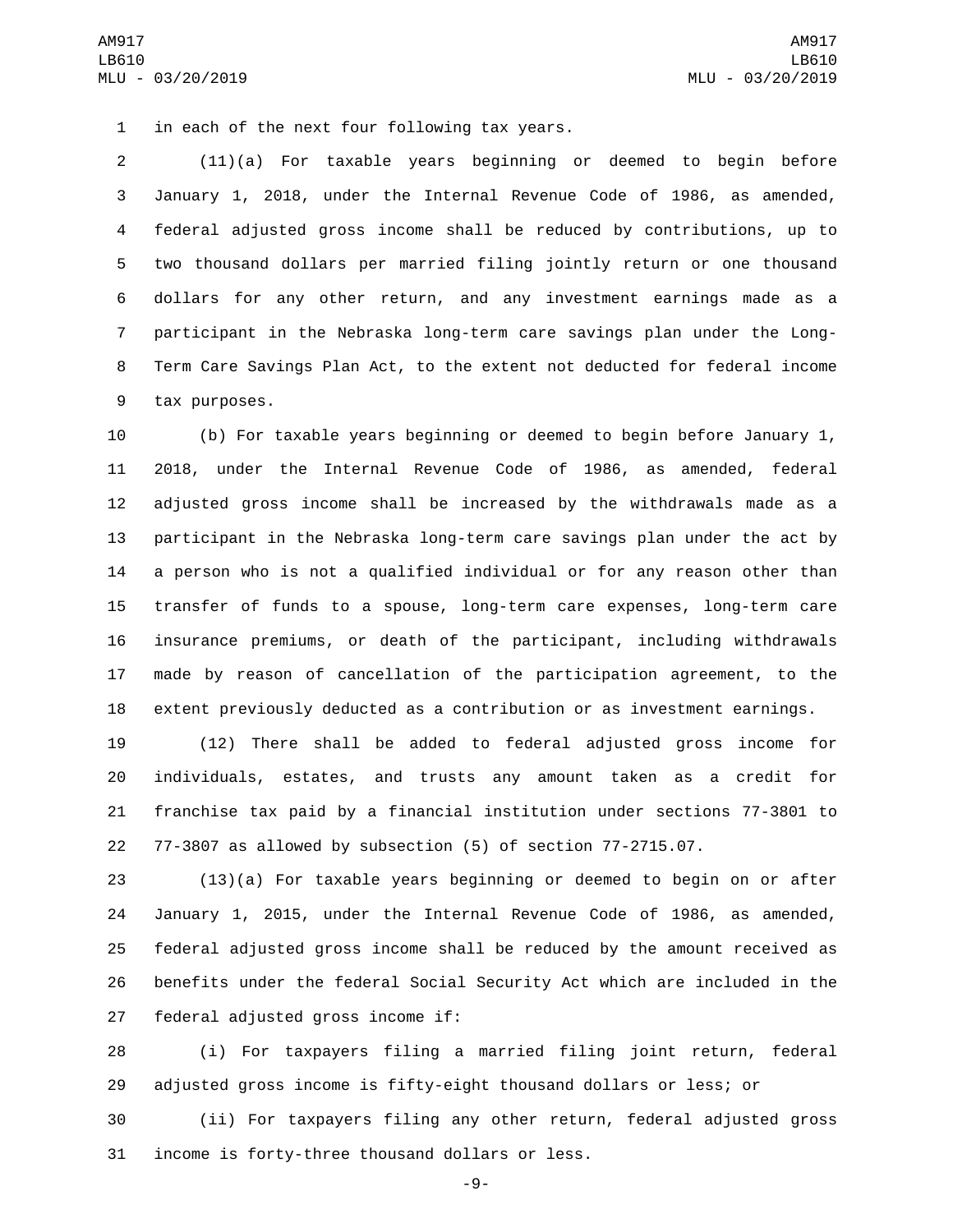(b) For taxable years beginning or deemed to begin on or after January 1, 2020, under the Internal Revenue Code of 1986, as amended, the Tax Commissioner shall adjust the dollar amounts provided in subdivisions (13)(a)(i) and (ii) of this section by the same percentage used to adjust individual income tax brackets under subsection (3) of section 77-2715.03.6

 (14) For taxable years beginning or deemed to begin on or after January 1, 2015, under the Internal Revenue Code of 1986, as amended, an individual may make a one-time election within two calendar years after the date of his or her retirement from the military to exclude income received as a military retirement benefit by the individual to the extent included in federal adjusted gross income and as provided in this subsection. The individual may elect to exclude forty percent of his or her military retirement benefit income for seven consecutive taxable years beginning with the year in which the election is made or may elect to exclude fifteen percent of his or her military retirement benefit income for all taxable years beginning with the year in which he or she turns sixty-seven years of age. For purposes of this subsection, military retirement benefit means retirement benefits that are periodic payments attributable to service in the uniformed services of the United States for personal services performed by an individual prior to his or her 22 retirement.

 Sec. 3. Section 85-1802, Reissue Revised Statutes of Nebraska, is 24 amended to read:

 85-1802 For purposes of sections 85-1801 to 85-1814 and sections 8 26 and 9 of this act:

 (1) Administrative fund means the College Savings Plan 28 Administrative Fund created in section 85-1807;

 (2) Beneficiary means the individual designated by a participation agreement to benefit from advance payments of qualified higher education 31 expenses on behalf of the beneficiary;

-10-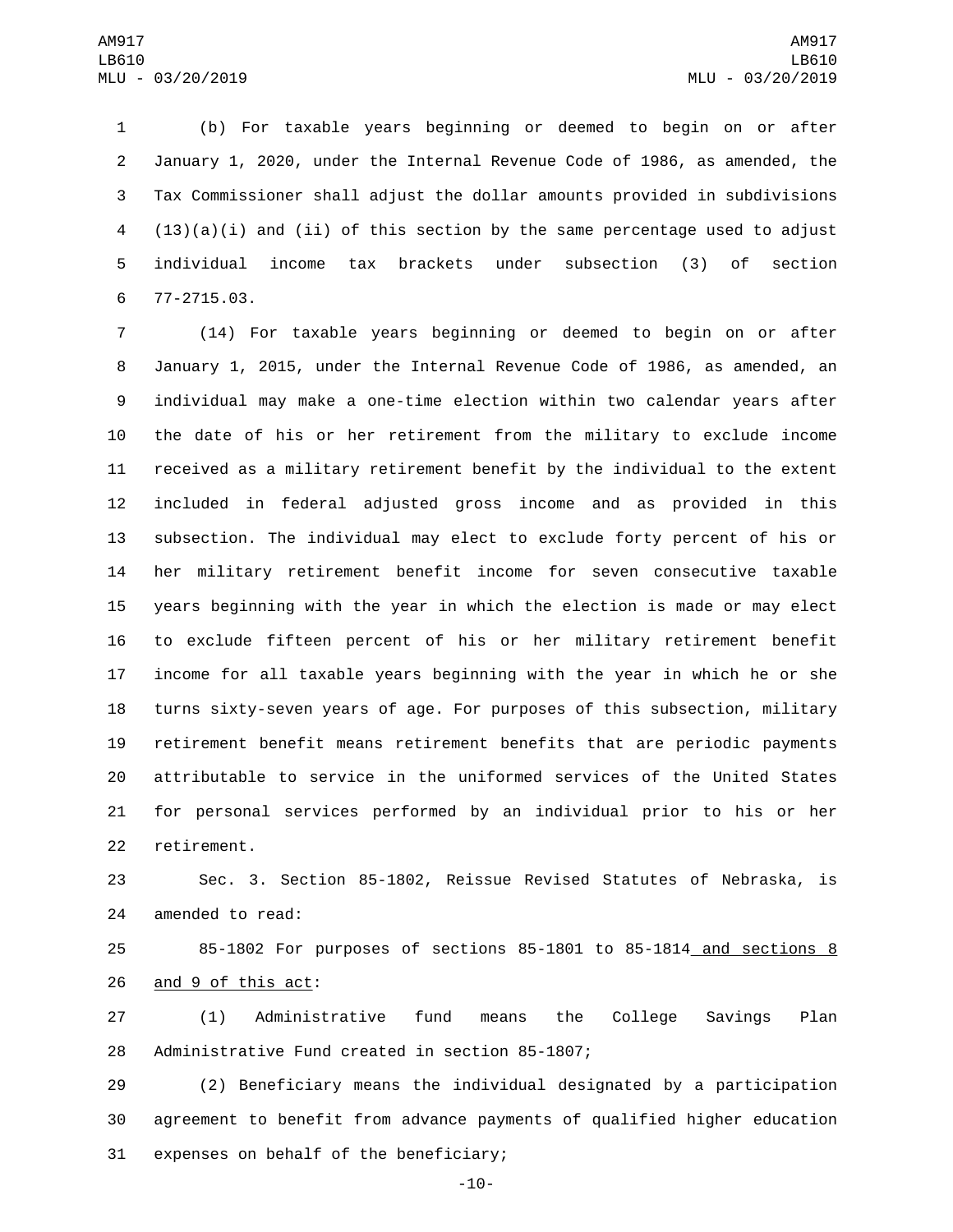(3) Benefits means the payment of qualified higher education expenses on behalf of a beneficiary by the Nebraska educational savings plan trust during the beneficiary's attendance at an eligible educational institution;4

 (4) Eligible educational institution means an institution described in 20 U.S.C. 1088 which is eligible to participate in a program under Title IV of the federal Higher Education Act of 1965;

 (5) Expense fund means the College Savings Plan Expense Fund created 9 in section 85-1807;

 (6) Nebraska educational savings plan trust means the trust created 11 in section 85-1804;

 (7) Nonqualified withdrawal refers to (a) a distribution from an account to the extent it is not used to pay the qualified higher education expenses of the beneficiary or (b) a qualified rollover permitted by section 529 of the Internal Revenue Code where the funds are transferred to a qualified tuition program sponsored by another state or 17 entity;

 (8) Participant or account owner means an individual, an individual's legal representative, or any other legal entity authorized to establish a savings account under section 529 of the Internal Revenue Code who has entered into a participation agreement for the advance payment of qualified higher education expenses on behalf of a beneficiary. For purposes of section 77-2716, as to contributions by a custodian to a custodial account established pursuant to the Nebraska Uniform Transfers to Minors Act or similar law in another state, which account has been established under a participation agreement, participant includes the parent or guardian of a minor, which parent or guardian is 28 also the custodian of the account;

 (9) Participation agreement means an agreement between a participant and the Nebraska educational savings plan trust entered into under sections 85-1801 to 85-1814 and sections 8 and 9 of this act;

-11-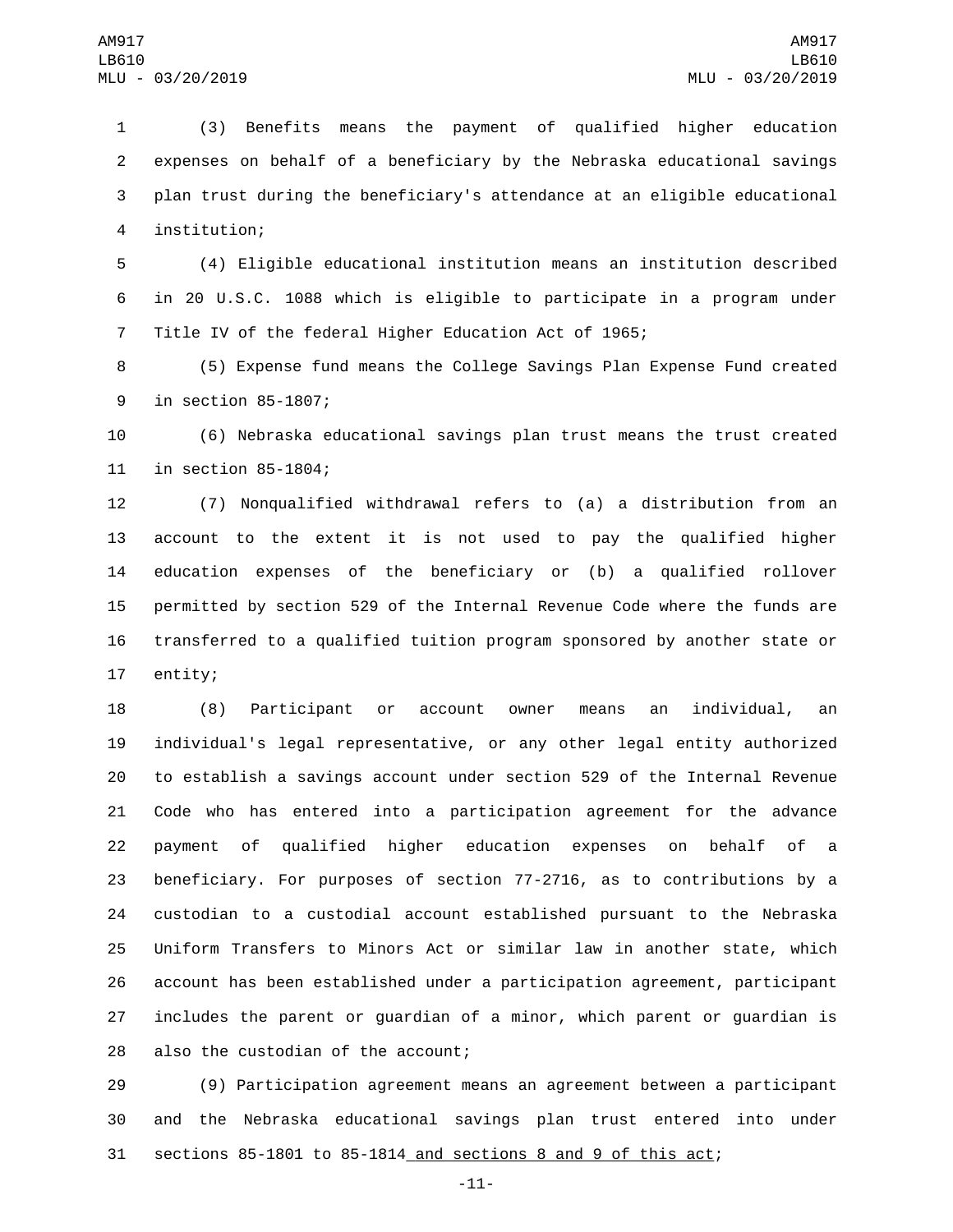(10) Program fund means the College Savings Plan Program Fund 2 created in section 85-1807;

 (11) Qualified higher education expenses means the certified costs of tuition and fees, books, supplies, and equipment required for enrollment or attendance at an eligible educational institution. Reasonable room and board expenses, based on the minimum amount applicable for the eligible educational institution during the period of enrollment, shall be included as qualified higher education expenses for those students enrolled on at least a half-time basis. In the case of a special needs beneficiary, expenses for special needs services incurred in connection with enrollment or attendance at an eligible educational institution shall be included as qualified higher education expenses. Expenses paid or incurred in 2009 or 2010 for the purchase of computer technology or equipment or Internet access and related services, subject to the limitations set forth in section 529 of the Internal Revenue Code, shall be included as qualified higher education expenses. Qualified higher education expenses does not include any amounts in excess of those allowed by section 529 of the Internal Revenue Code;

 (12) Section 529 of the Internal Revenue Code means such section of the code and the regulations interpreting such section; and

 (13) Tuition and fees means the quarter or semester charges imposed 22 to attend an eligible educational institution.

 Sec. 4. Section 85-1804, Reissue Revised Statutes of Nebraska, is 24 amended to read:

 85-1804 The Nebraska educational savings plan trust is created. The State Treasurer is the trustee of the trust and as such is responsible for the administration, operation, and maintenance of the program and has all powers necessary to carry out and effectuate the purposes, objectives, and provisions of sections 85-1801 to 85-1814 and sections 8 and 9 of this act pertaining to the administration, operation, and maintenance of the trust and program, except that the state investment

-12-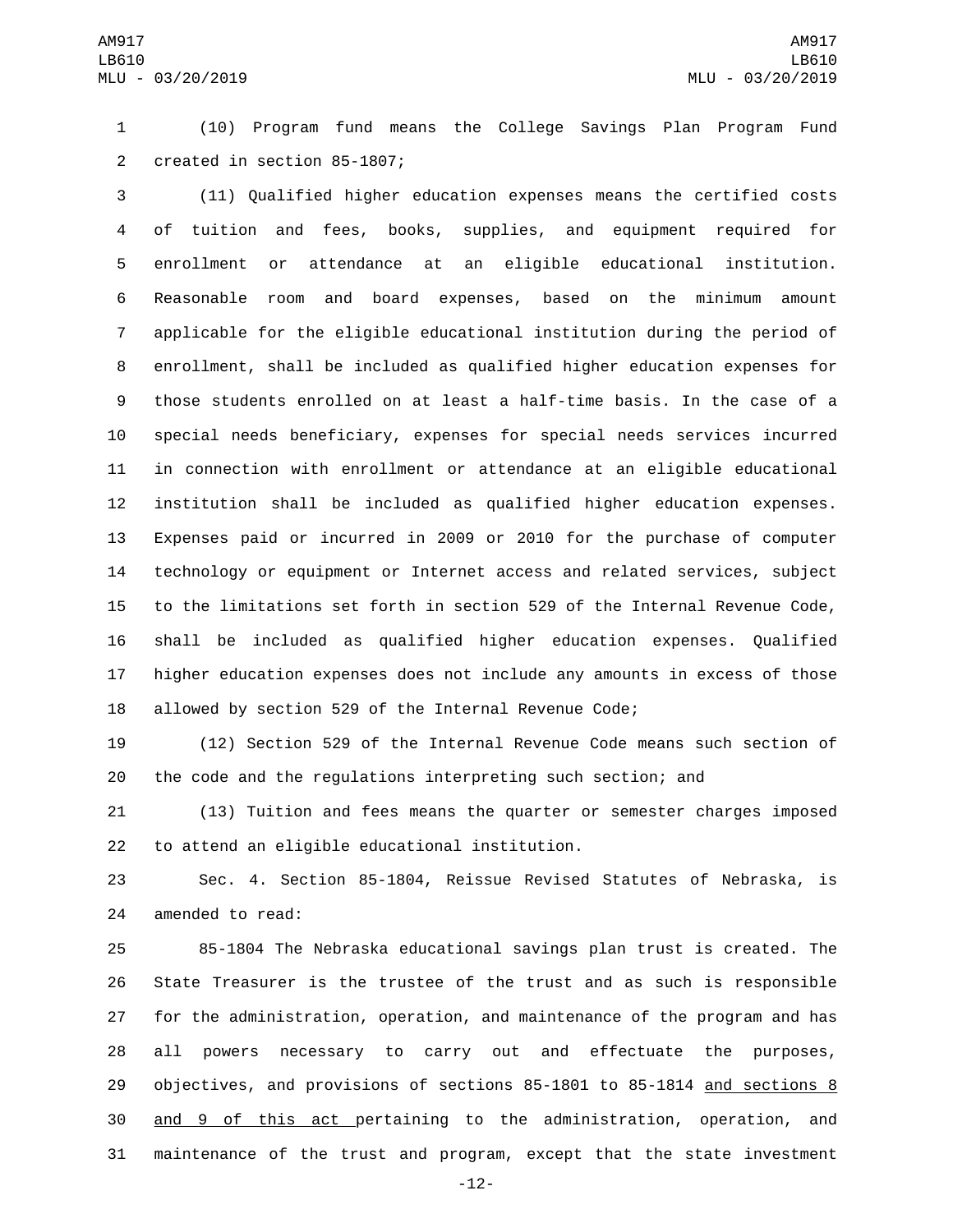officer shall have fiduciary responsibility to make all decisions regarding the investment of the money in the administrative fund, expense fund, and program fund, including the selection of all investment options and the approval of all fees and other costs charged to trust assets except costs for administration, operation, and maintenance of the trust as appropriated by the Legislature, pursuant to the directions, guidelines, and policies established by the Nebraska Investment Council. The State Treasurer may adopt and promulgate rules and regulations to provide for the efficient administration, operation, and maintenance of the trust and program. The State Treasurer shall not adopt and promulgate rules and regulations that in any way interfere with the fiduciary responsibility of the state investment officer to make all decisions regarding the investment of money in the administrative fund, expense fund, and program fund. The State Treasurer or his or her designee shall 15 have the power to:

 (1) Enter into agreements with any eligible educational institution, the state, any federal or other state agency, or any other entity to implement sections 85-1801 to 85-1814 and sections 8 and 9 of this act, except agreements which pertain to the investment of money in the administrative fund, expense fund, or program fund;

(2) Carry out the duties and obligations of the trust;

 (3) Carry out studies and projections to advise participants regarding present and estimated future qualified higher education expenses and levels of financial participation in the trust required in order to enable participants to achieve their educational funding 26 objectives;

 (4) Participate in any federal, state, or local governmental program 28 for the benefit of the trust;

 (5) Procure insurance against any loss in connection with the property, assets, or activities of the trust as provided in section 81-8,239.01;31

-13-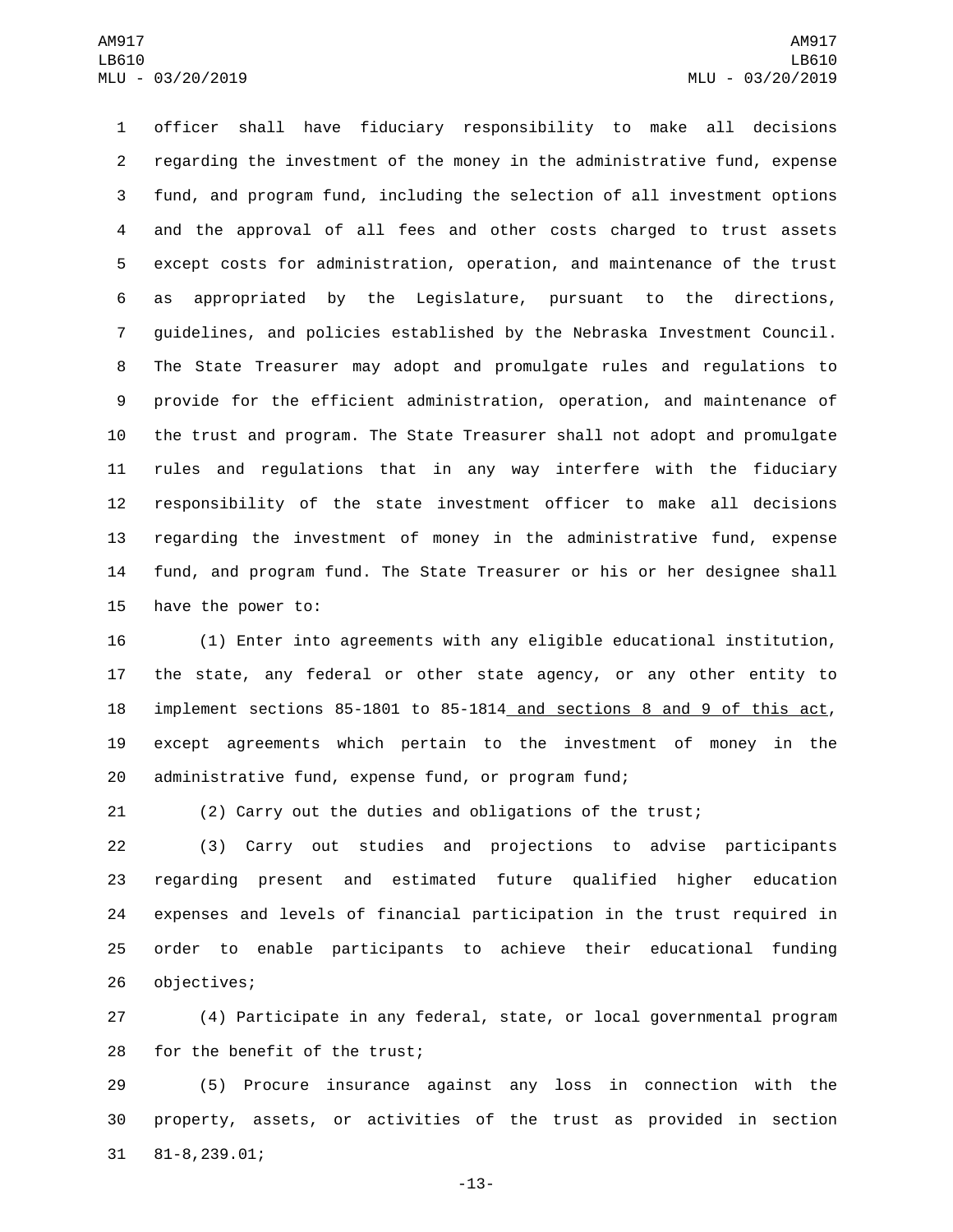(6) Enter into participation agreements with participants;

 (7) Make payments to eligible educational institutions pursuant to participation agreements on behalf of beneficiaries;

 (8) Make distributions to participants upon the termination of participation agreements pursuant to the provisions, limitations, and restrictions set forth in sections 85-1801 to 85-1814 and sections 8 and 7 9 of this act;

 (9) Contract for goods and services and engage personnel as necessary, including consultants, actuaries, managers, legal counsels, and auditors for the purpose of rendering professional, managerial, and technical assistance and advice regarding trust administration and operation, except contracts which pertain to the investment of the 13 administrative, expense, or program funds; and

 (10) Establish, impose, and collect administrative fees and charges in connection with transactions of the trust, and provide for reasonable service charges, including penalties for cancellations and late payments 17 with respect to participation agreements.

 The Nebraska Investment Council may adopt and promulgate rules and regulations to provide for the prudent investment of the assets of the trust. The council or its designee also has the authority to select and enter into agreements with individuals and entities to provide investment advice and management of the assets held by the trust, establish investment guidelines, objectives, and performance standards with respect to the assets held by the trust, and approve any fees, commissions, and expenses, which directly or indirectly affect the return on assets.

 Sec. 5. Section 85-1806, Reissue Revised Statutes of Nebraska, is 27 amended to read:

 85-1806 The Nebraska educational savings plan trust may enter into participation agreements with participants on behalf of beneficiaries 30 pursuant to the following terms and conditions:

(1) A participation agreement shall authorize a participant to make

-14-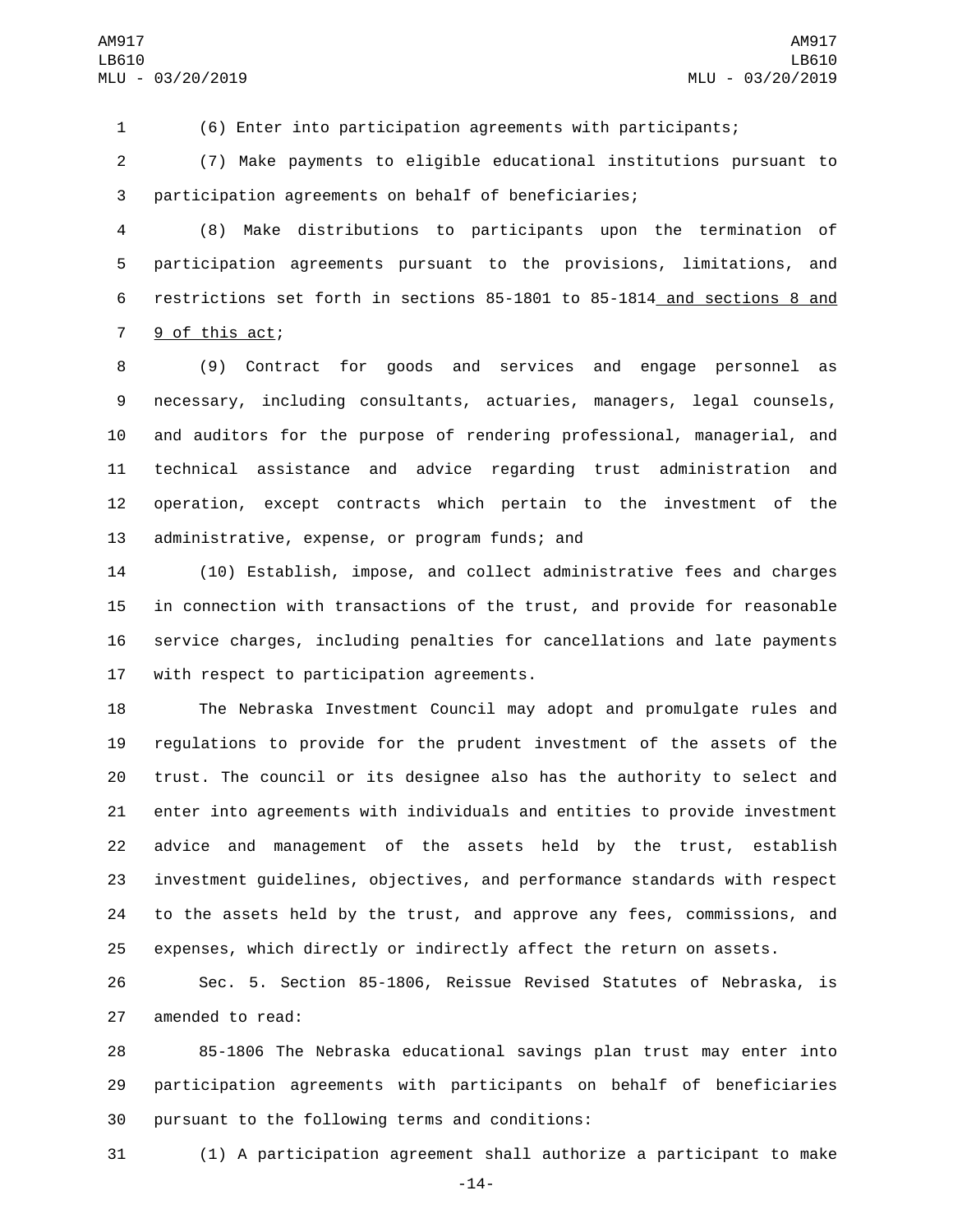contributions to an account which is established for the purpose of meeting the qualified higher education expenses of a beneficiary as allowed by section 529 of the Internal Revenue Code. A participant shall not be required to make an annual contribution on behalf of a beneficiary, shall not be subject to minimum contribution requirements, and shall not be required to maintain a minimum account balance. The maximum contribution shall not exceed the amount allowed under section 529 of the Internal Revenue Code. The State Treasurer may set a maximum cumulative contribution, as necessary, to maintain compliance with section 529 of the Internal Revenue Code. Participation agreements may be amended to provide for adjusted levels of contributions based upon changed circumstances or changes in educational plans or to ensure compliance with section 529 of the Internal Revenue Code or any other 14 applicable laws and regulations;

 (2) Beneficiaries designated in participation agreements shall meet the requirements established by the trustee and section 529 of the 17 Internal Revenue Code;

 (3) Payment of benefits provided under participation agreements shall be made in a manner consistent with section 529 of the Internal 20 Revenue Code;

 (4) The execution of a participation agreement by the trust shall not guarantee in any way that qualified higher education expenses will be equal to projections and estimates provided by the trust or that the beneficiary named in any participation agreement will (a) be admitted to an eligible educational institution, (b) if admitted, be determined a resident for tuition purposes by the eligible educational institution, (c) be allowed to continue attendance at the eligible educational institution following admission, or (d) graduate from the eligible 29 educational institution;

 (5) A beneficiary under a participation agreement may be changed as permitted under the rules and regulations adopted under sections 85-1801

-15-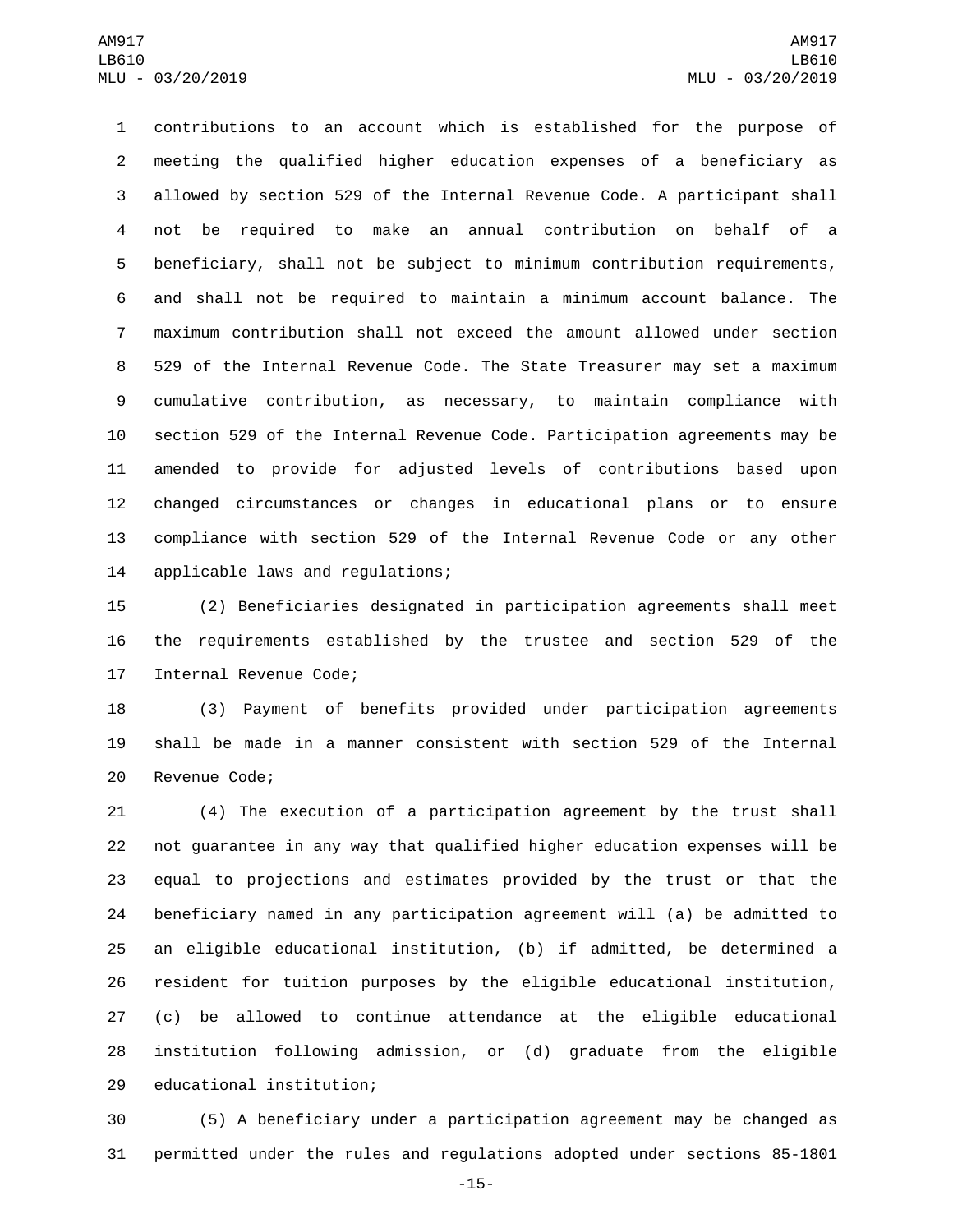to 85-1814 and sections 8 and 9 of this act and consistent with section 529 of the Internal Revenue Code upon written request of the participant as long as the substitute beneficiary is eligible for participation. Participation agreements may otherwise be freely amended throughout their term in order to enable participants to increase or decrease the level of participation, change the designation of beneficiaries, and carry out similar matters as authorized by rule and regulation; and

 (6) Each participation agreement shall provide that the participation agreement may be canceled upon the terms and conditions and upon payment of applicable fees and costs set forth and contained in the 11 rules and regulations.

 Sec. 6. Section 85-1809, Reissue Revised Statutes of Nebraska, is 13 amended to read:

 85-1809 (1) A participant retains ownership of all contributions made under a participation agreement up to the date of utilization for payment of qualified higher education expenses for the beneficiary. Notwithstanding any other provision of law, any amount credited to any account is not susceptible to any levy, execution, judgment, or other operation of law, garnishment, or other judicial enforcement, and the amount is not an asset or property of either the participant or the beneficiary for the purposes of any state insolvency or inheritance tax laws. All income derived from the investment of the contributions made by the participant shall be considered to be held in trust for the benefit 24 of the beneficiary.

 (2) If the program created by sections 85-1801 to 85-1814 and sections 8 and 9 of this act is terminated prior to payment of qualified higher education expenses for the beneficiary, the participant is entitled to receive the fair market value of the account established in 29 the program.

 (3) If the beneficiary graduates from an eligible educational institution and a balance remains in the participant's account, any

-16-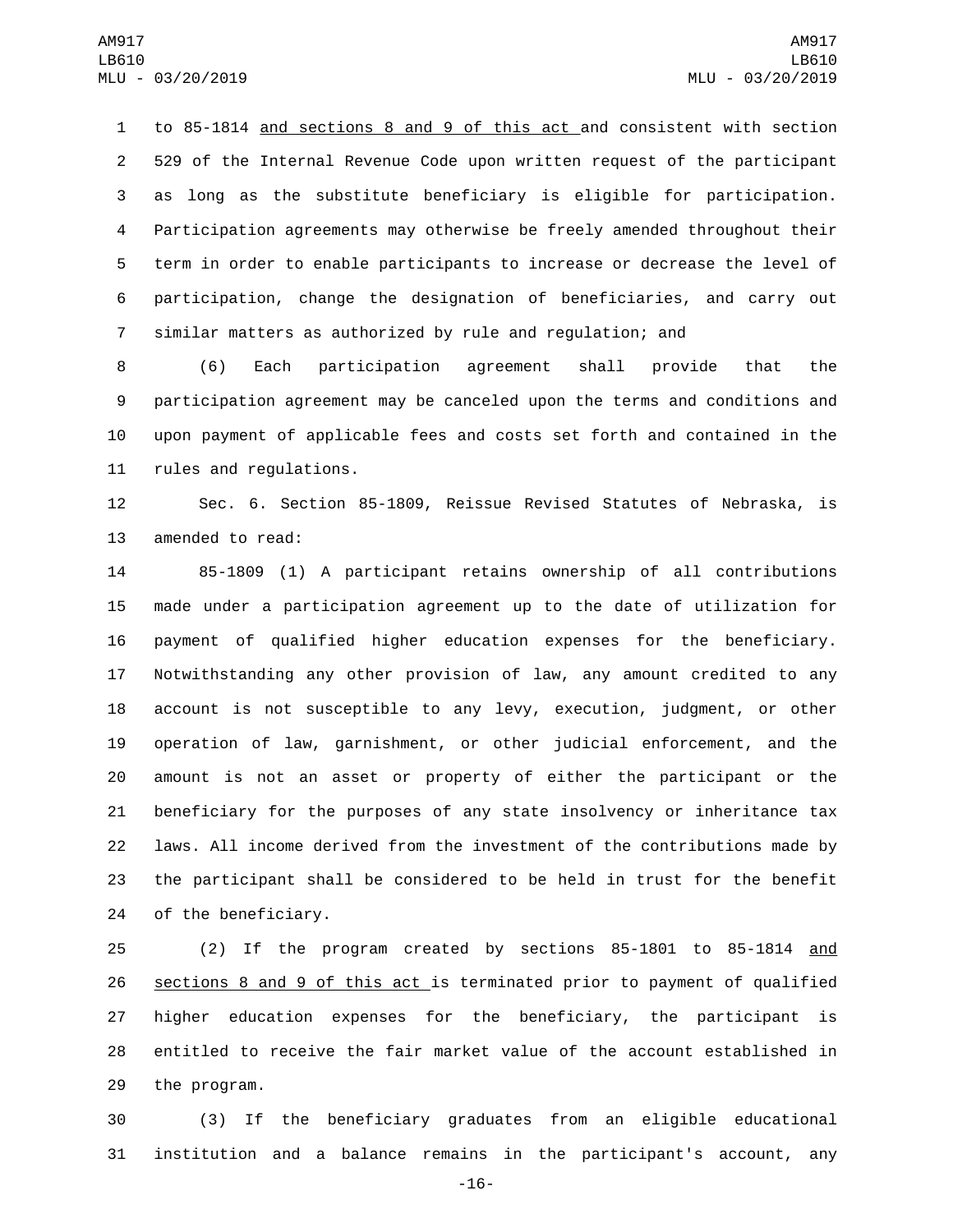remaining funds may be transferred as allowed by rule or regulation, subject to the provisions of section 529 of the Internal Revenue Code, as well as any other applicable state or federal laws or regulations.

 (4) The eligible educational institution shall obtain ownership of the payments made for the qualified higher education expenses paid to the institution at the time each payment is made to the institution.

 (5) Any amounts which may be paid to any person or persons pursuant to the Nebraska educational savings plan trust but which are not listed 9 in this section are owned by the trust.

 (6) A participant may transfer ownership rights to another eligible participant, including a gift of the ownership rights to a minor beneficiary. The transfer shall be made and the property distributed in accordance with the rules and regulations or with the terms of the 14 participation agreement.

 (7) A participant shall not be entitled to utilize any interest in the Nebraska educational savings plan trust as security for a loan.

 (8) The Nebraska educational savings plan trust may accept transfers of cash investments from a custodian under the Nebraska Uniform Transfers to Minors Act or any other similar laws under the terms and conditions 20 established by the trustee.

 (9) A participant may designate a successor account owner to succeed to all of the participant's rights, title, and interest in an account, including the right to change the account beneficiary, upon the death or legal incapacity of the participant. If a participant dies or becomes legally incapacitated and has failed to name a successor account owner, the account beneficiary shall become the account owner.

 (10) Upon the death of a beneficiary, the participant may change the beneficiary on the account, transfer assets to another beneficiary who is a member of the family of the former beneficiary, or request a 30 nonqualified withdrawal.

Sec. 7. Section 85-1814, Reissue Revised Statutes of Nebraska, is

-17-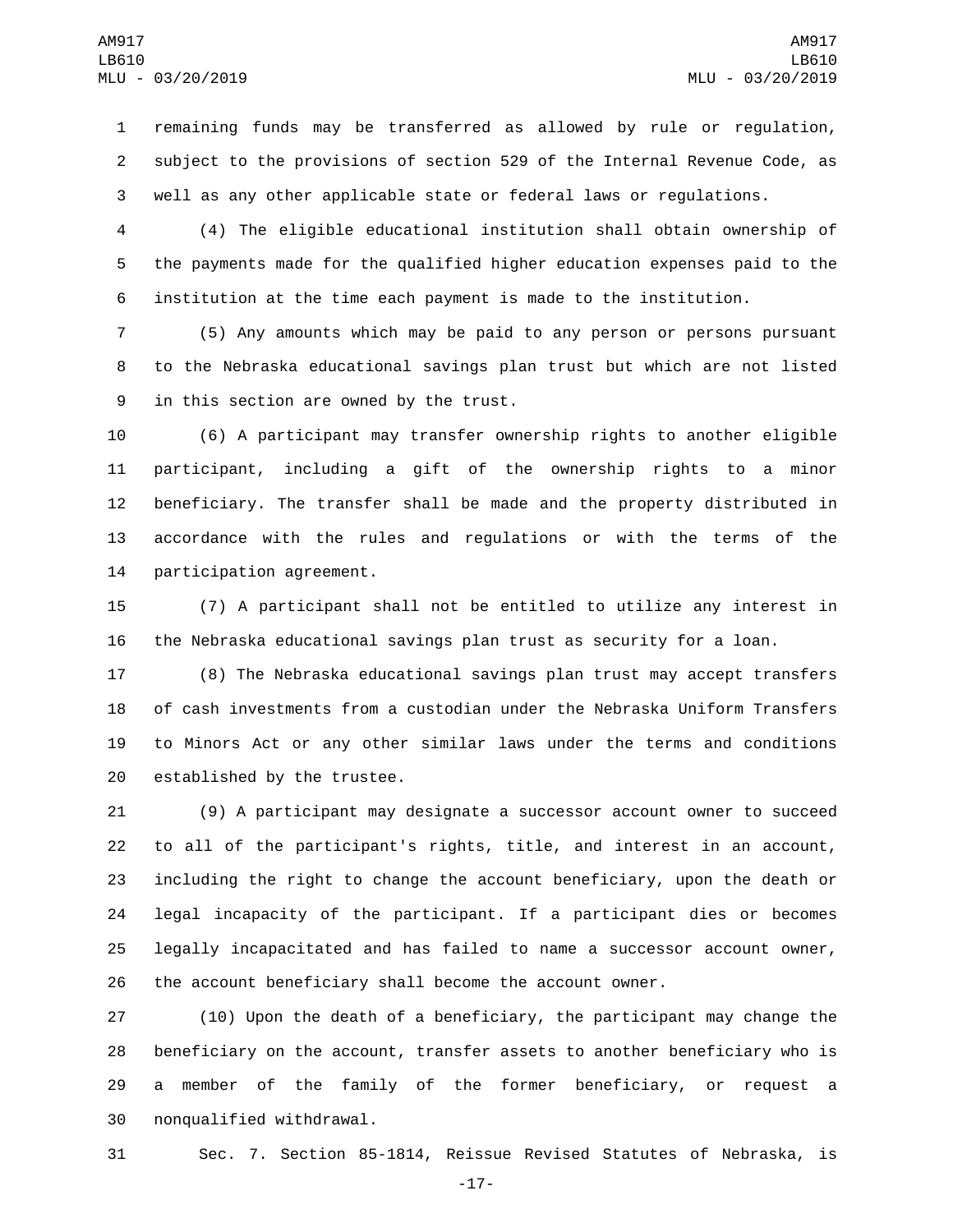1 amended to read:

 85-1814 Nothing in sections 85-1801 to 85-1814 and sections 8 and 9 3 of this act 85-1813 shall be deemed to prohibit both resident and nonresident participants and designated beneficiaries from being eligible to participate in and benefit from the Nebraska educational savings plan trust and program. It is the intent of the Legislature that funds and income credited to the program fund are fully portable and may be used at any eligible educational institution.8

 Sec. 8. (1) The College Savings Incentive Cash Fund is created. The fund shall be administered by the State Treasurer and shall be used to provide incentive payments under the Employer Matching Contribution Incentive Program established in section 9 of this act.

 (2) The College Savings Incentive Cash Fund shall not be considered an asset of the Nebraska educational savings plan trust.

 (3) Any money in the fund available for investment shall be invested by the state investment officer pursuant to the Nebraska Capital Expansion Act and the Nebraska State Funds Investment Act.

 Sec. 9. (1) The Employer Matching Contribution Incentive Program is created. The program shall begin on January 1, 2022, and shall be implemented and administered by the State Treasurer. The purpose of the program is to encourage employers to make matching contributions by providing incentive payments for such contributions.

(2) For purposes of this section:23

 (a) Employer means any individual, partnership, limited liability company, association, corporation, business trust, legal representative, or organized group of persons employing one or more employees at any one 27 time, but such term does not include the United States, the state, or any 28 political subdivision thereof; and

 (b) Matching contribution means a contribution made by an employer to an account established under the Nebraska educational savings plan trust in an amount matching all or part of a contribution made to that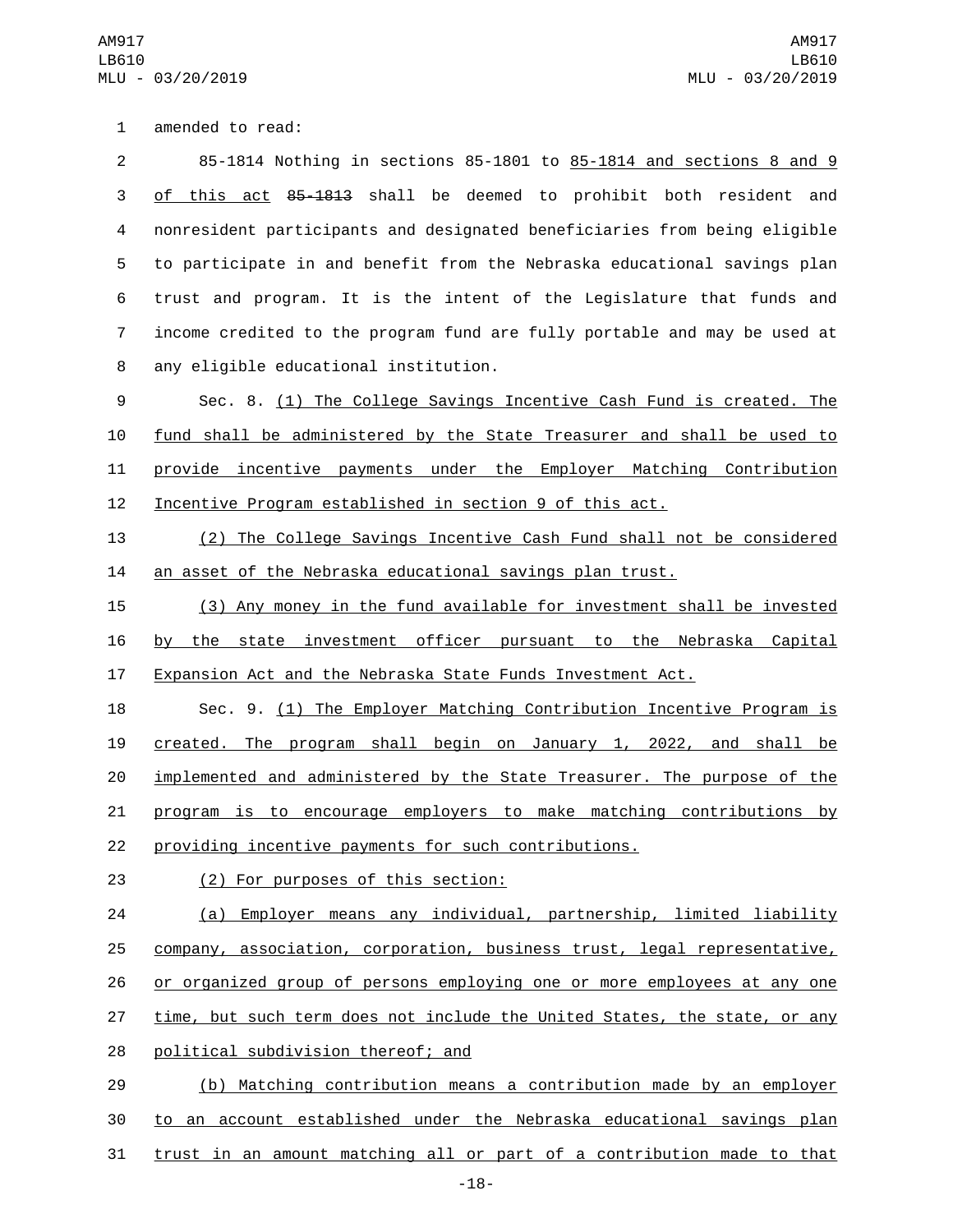1 same account by an employee of such employer. (3) Beginning January 1, 2022, an employer shall be eligible to receive an incentive payment under this section if the employer made matching contributions during the immediately preceding calendar year. (4) In order to receive an incentive payment under this section, an employer shall submit an application to the State Treasurer on forms prescribed by the State Treasurer. The State Treasurer shall accept applications from January 1 to June 1 of each year beginning in 2022. The 9 application shall include: (a) The number of employees for whom matching contributions were 11 made in the immediately preceding calendar year; (b) The amount of the matching contributions made in the immediately 13 preceding calendar year for each employee; and (c) Any other information required by the State Treasurer. (5) If the State Treasurer determines that the employer qualifies for an incentive payment under this section, the State Treasurer shall approve the application and shall notify the employer of the approval. The State Treasurer may approve applications until the annual limit provided in subsection (6) of this section has been reached. An employer whose application is approved shall receive an incentive payment equal to twenty-five percent of the total matching contributions made during the immediately preceding calendar year, not to exceed two thousand dollars 23 per contributing employee per year. (6) The State Treasurer may approve a total of two hundred fifty thousand dollars of incentive payments each calendar year. (7) On or before June 30, 2022, and on or before June 30 of each 27 year thereafter, the State Treasurer shall determine the total amount of incentive payments approved for the year, shall transfer such amount from

the General Fund to the College Savings Incentive Cash Fund, and shall

distribute such incentive payments to the approved employers.

(8) The State Treasurer may adopt and promulgate rules and